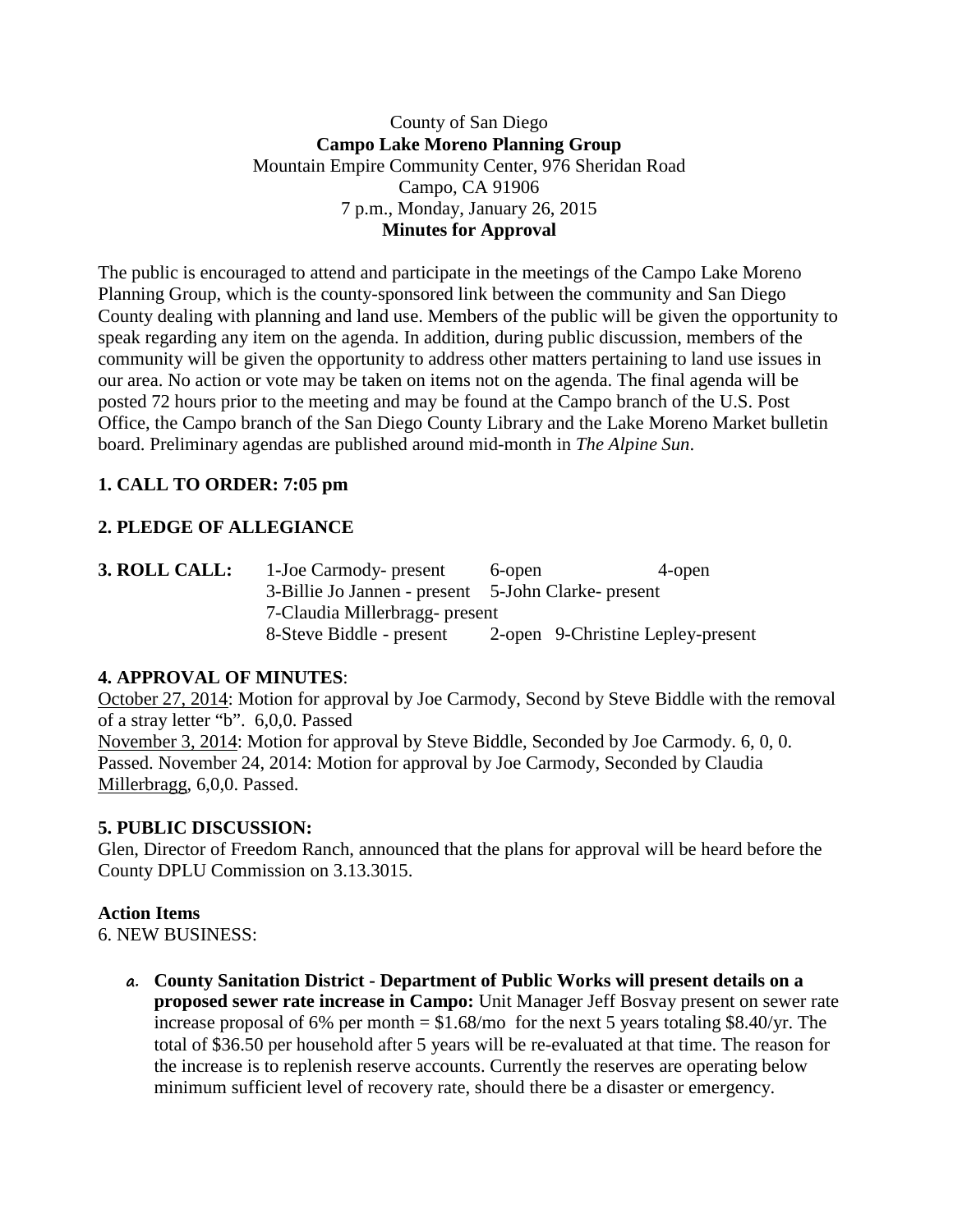No vote taken.

**b. Staff updates on the current iteration of the Star Ranch (SR) plan and county comments**: Planners Mindy Fogg, Dennis Campbell, and Geologist Jim Bennett were present. Dennis Campbell reported that in September 2013, Star Ranch submitted their development plan to the County. In January the County responded with comments made to their major project issues with the following concerns: 1) Community Character was not reflected, 2)General biological issues from the Resource Project Board, 3)Inconsistency with biological reports submitted, 3) Ground water – the SR study review was returned with 50 comments to address.

Billy Jo requested that the planning and development group return in early summer to educate the CLPG on the final plans and proposals from SR, *before* public review. Mindy Fogg, Dennis Campbell, Jim Bennett agreed to try and make that happen.

No vote taken.

- **c. The Boulevard Planning Group is seeking Campo Planning Group support for its comments and request for recirculation/public comment on the draft EIR to address the late addition of 160 cargo containers of battery storage and a 40 percent increase in estimated water use:** Chairman Donna Tisdale presented her concerns and request for the CLPG' support to write a letter in opposition of the battery storage and water waste. Each container would hold a full megawatt of batteries and individual HVAC unit. Request by the CLPG for Donna to send her summary of update to Billy Jo. Motion to approved the Boulevard Planning Groups opposition letter plus comments from the CLPG by the hearing date on this matter of 2.4.2015, made by Jo Carmody; Seconded by Claudia Millerbragg. 6,0,0. Passed
- **d. Election of CLMPG officers:** Annual selection of officers to serve during the coming year were as follows:

Chairman: Motion by Joe Carmody to nominate Billy Jo Jannen; Seconded by Steve Biddle; 6,0,0. Passed.

Vice Chairman: Motion to nominate John Clarke; Seconded by Joe Carmody. 6,0,0. Passed.

Secretary: Motion to nominate Christine Lepley; Seconded by Steve Biddle. 6,0,0. Passed Parliamentarian & Historian: Motion to nominate Claudia Millerbragg; Seconded by Christine Lepley, 5, 1, 0. Passed.

**e. Review and vote on applicants to fill vacant seats numbered 2, 4 and 6**. **Applications are currently being accepted.** No applicants at this time.

## **7. OLD BUSINESS:**

*a.* **Formation of ad hoc community plan update subcommittee**: Billy Jo will send the Community plans that were complete and submitted to the County a few years back, which include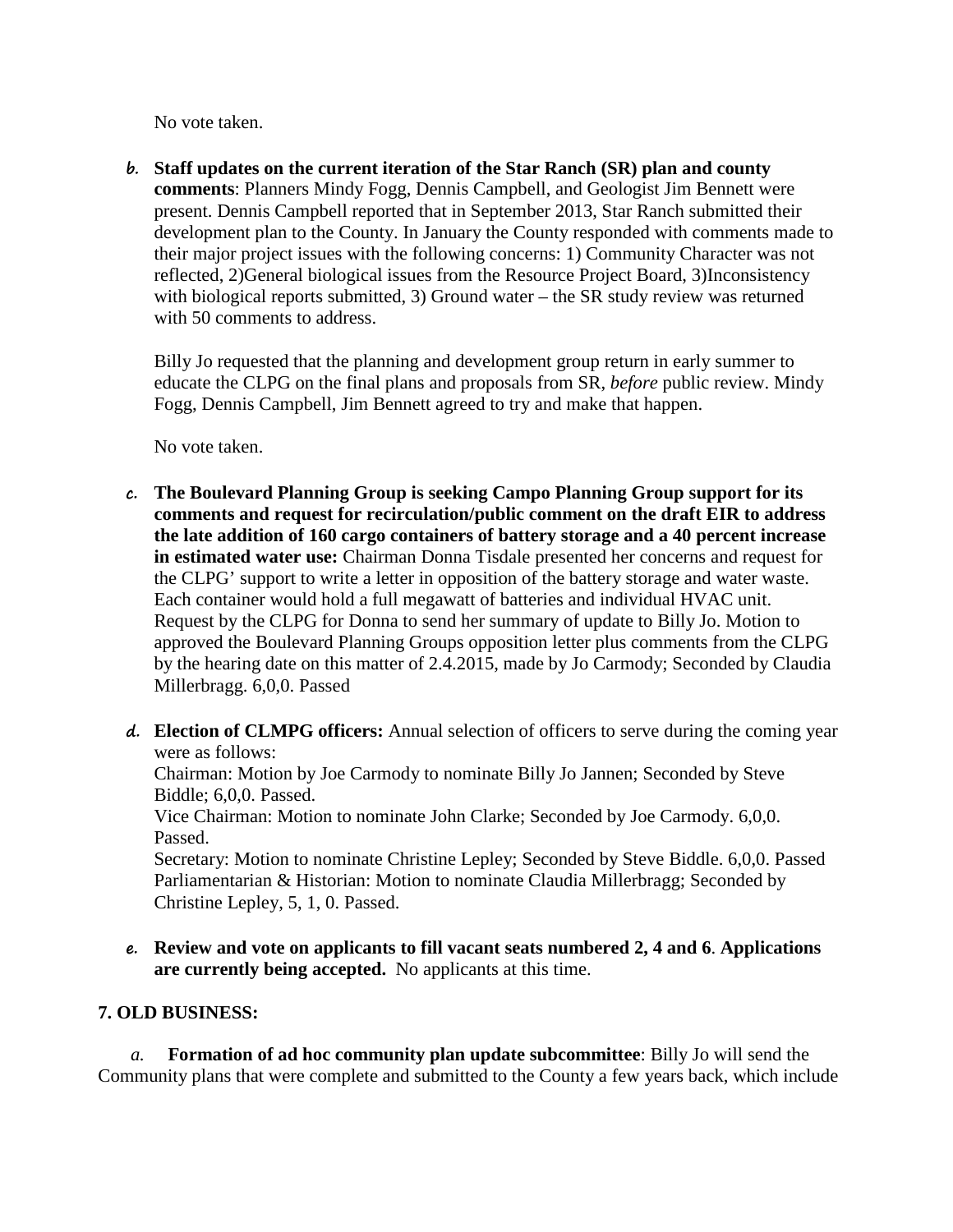the Lake Moreno village plans, to the Board. Joe Carmody has agreed to Chair the Ad-hoc committee and Steve Biddle will Co-Chair. The plan is to meet on Thursday's at 6pm, beginning Feb 5<sup>th</sup> at the Community Center. Motion to approve by Christine Lepley; Seconded by Claudia Millerbragg. 6, 0, 0. Passed

## *b.* **Standing Subcommittee reports:**

- **1. Groundwater, John Clarke**: nothing at this time
- **2. Sewer and Septic, Joe Carmody:** nothing at this time

**3. Community Economic Impacts, Steven Biddle:** Old diner is for lease; St. Adelaide Dinner dance 2.15- see Christine for tickets.

## **4. Traffic and Public Safety, no current chairman**

*c.* **Update on Camp Lockett Interest Group:** CLIG Chairman Larry Johnson reported that this group is still meeting monthly and is strongly focusing on having/building a community park. The County owns 5.6 acres and would like to sell parcels off in order to create the right size and area for the park. The next meeting is 2.18, 2015 at 2pm at the Community Center.

# **8. CORRESPONDENCE AND ANNOUNCEMENTS**

- **a. The Star Ranch vesting and landscape architecture maps have been updated** and are available, both at meetings and by appointment with the CLMPG chairman. The environmental impact statement is expected to be released around the first half of 2015 according to the Dennis Campbell, county planner on the project. See agenda item above.
- **b. Traffic Advisory Committee January 23 agenda:** no items in our area
- **c. Letter and reports addressed to BOS from Jacumba Chairman Howard Cook on the Soitec programmatic EIR**. Our group commented on this document in 2014. The EIR went to the planning commission Friday (Jan. 16). The planning commission voted to approve 1,185 acres for solar development in addition to 10 miles of new overhead high voltage wires. 160 cargo containers of battery storage were also added in the final version, **which we did not see in the draft**. The battery storage facility is the largest in the world and is experimental. The EIR will next go to the board of supervisors. See agenda item above.
- **d. December 31, 2014 letter from planner Sheri MacPherson:** The comment period for the Desert Renewable Energy Conservation Plan draft EIR has been extended to February 23, 2015. The planning group has submitted comments on the project, which proposes changing large portions of wild lands and Imperial County farmland to wind and solar industrial projects. However, comments are also sought from individuals and other organizations. Visit *www.drecp.org* to review the plan and submit comments.